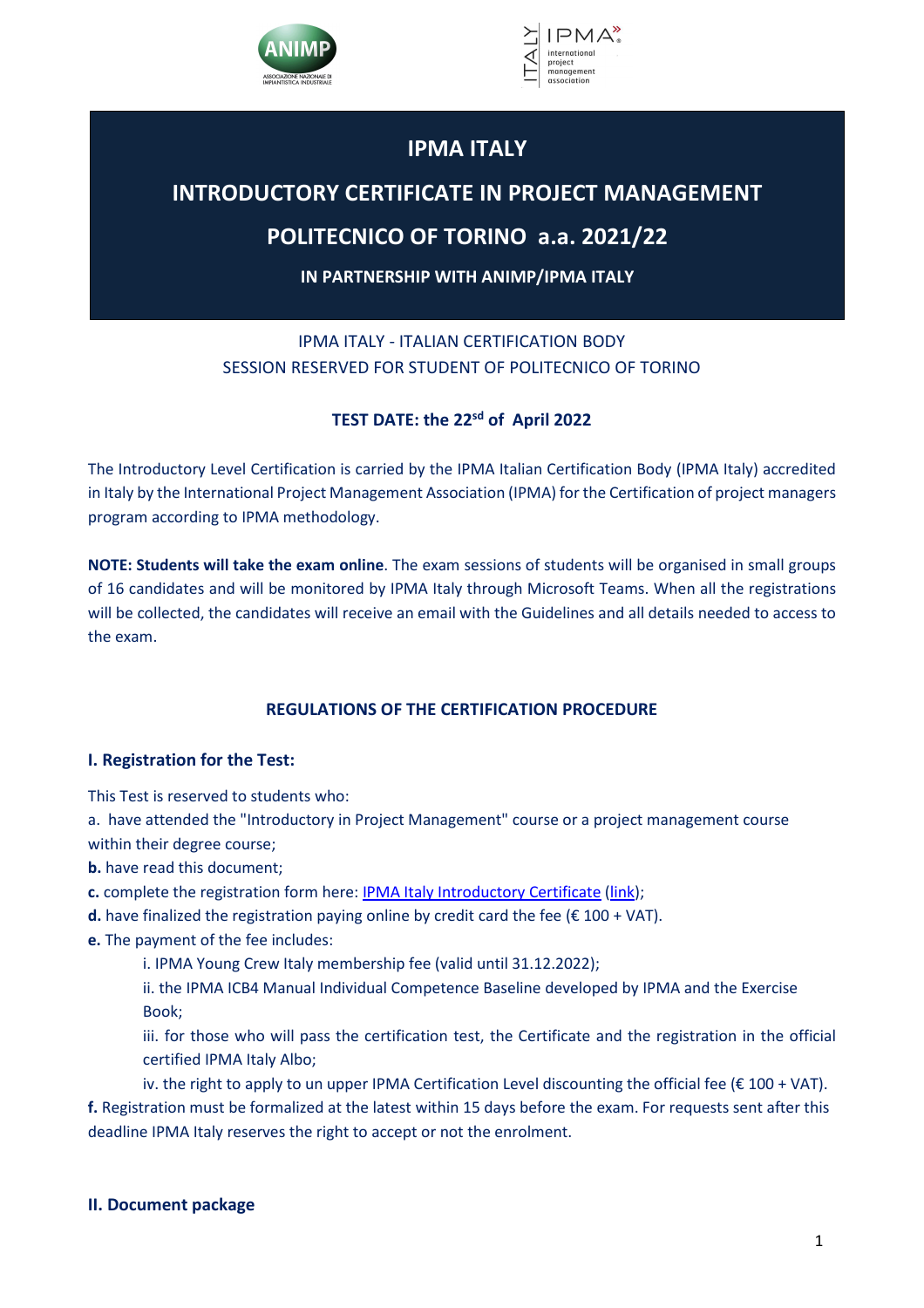



After the registration the candidate will automatically receive an e.mail with attached the IPMA ICB4 Manual and the Exercise Book.

#### **III. Certification procedure**

#### **1) Objective**

Certify that the candidate knows and has acquired the theoretical skills relating to the fundamental methodologies, internationally recognized, which are required for the Project Management.

#### **2) Who is it for?**

The certification is aimed at those who are approaching the project management discipline and who have studied the basic methods for the conduct of the projects, either through participation in internal courses to companies, both for the students, by attending courses on Project Management within the various degree courses currently offered by Italian Universities.

#### **3) Certification Body**

Certification is carried by IPMA Italy.

#### **4) Test Content**

The test aims to check the knowledge of some of the 28 "Competence Elements" (CE) that constitute the competences of a Project Manager, as described in the IPMA ICB4 Individual Competence Baseline.

- Practice: Project Design, Requirements and Objectives, Scope, Time, Organisation and information, Quality, Finance, Resources, Plan and Control, Risk and opportunity, Stakeholders.
- People: Personal communication, Leadership, Teamwork, Results orientation.
- Perspective: Governance, structures and processes.

#### **5) Official Certification Title**

"Introductory Certificate in Project Management"

#### **PROCEDURE**

#### **6) The Process**

The examination process of certification is managed by IPMA Italy.

The entire evaluation process follows the general rules as set by IPMA for the Certification of Project Managers.

#### **7) The Test**

The test is made up by 30 multiple choice questions prepared by an Assessor accredited by IPMA Italy.

#### **8) Rules**

The exam is online based on a IPMA Italy platform and on the MS Teams platform for audio/video connection with a IPMA Italy representative. The candidates receive a few days before the exam date the instructions for connection to the exam.

Candidates must have a valid ID document.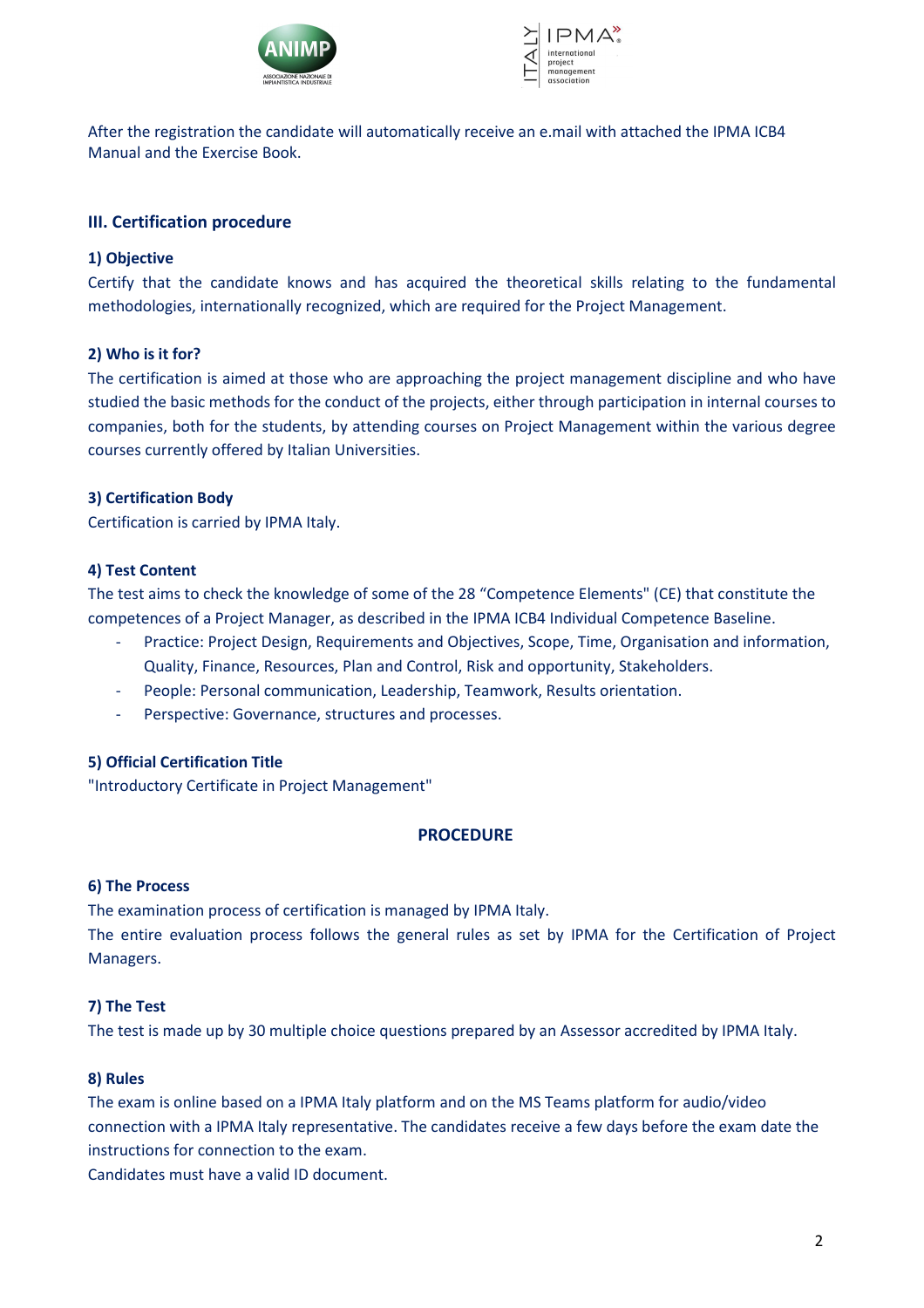



Candidates are not allowed during the test to consult any documentation and are requested to switch off mobile.

Candidates are divided in small session groups, depending on the final number of registrations.

#### **9) Test duration**

The time available to candidates, to answer the 30 questions, is 70 minutes

#### **10) Surveillance**

The surveillance is in charge to IPMA Italy officers.

#### **11) Test evaluation**

The test evaluation is made by IPMA Italy officers.

#### **12) Scoring**

The exam is passed if the candidate provides at least 20 correct answers to the 30 questions. Wrong or blank answers add 0 points to the score.

#### **13) Registration fee**

The examination fee is not refundable. In case of failure to participate, the candidate is allowed to ask for to take the exam into another session, within one year from the date of his/her registration.

#### **14) Test Results**

IPMA Italy will communicate the test result (successfully passed or not) by email directly to the candidate. In both cases (test successfully passed or test not passed) marks will never be published or communicated. IPMA Italy can't accept candidate's request asking for to look at the exam done.

#### **15) Test passed successfully: IPMA Italy Official Register and Certificate**

The names of all those who get the certificate will be entered and published into the Register of IPMA Italy Official Certificates on www.ipma.it website within 30 days from the certification session date. IPMA Italy releases the official certificate "Introductory Certificate in Project Management" that will be sent by email to the candidate in electronic format. The Introductory Certificate has no expiry date.

### **16) Those who do not pass the test? Exam retaking**

The candidate has the right to retake the exam one time attending a new Certification session. Therefore the candidate has the right to attend to the new Certification session at no extra charge. The candidate keeps this right for 12 months from the date of the attended Certification session. Expired this period time the candidate loses the right to participate without additional cost. IPMA Italy does not guarantee that the session is carried out in the same location of the first session. Whenever IPMA Italy shouldn't plan any certification session within 12 months, the candidate will be entitled to participate to the first planned session even beyond the 12 months time limit. In case the candidate should fail even the second test the access to a new certification session requires the

full payment of the fee.

#### **17) How to subscribe to retake the exam**